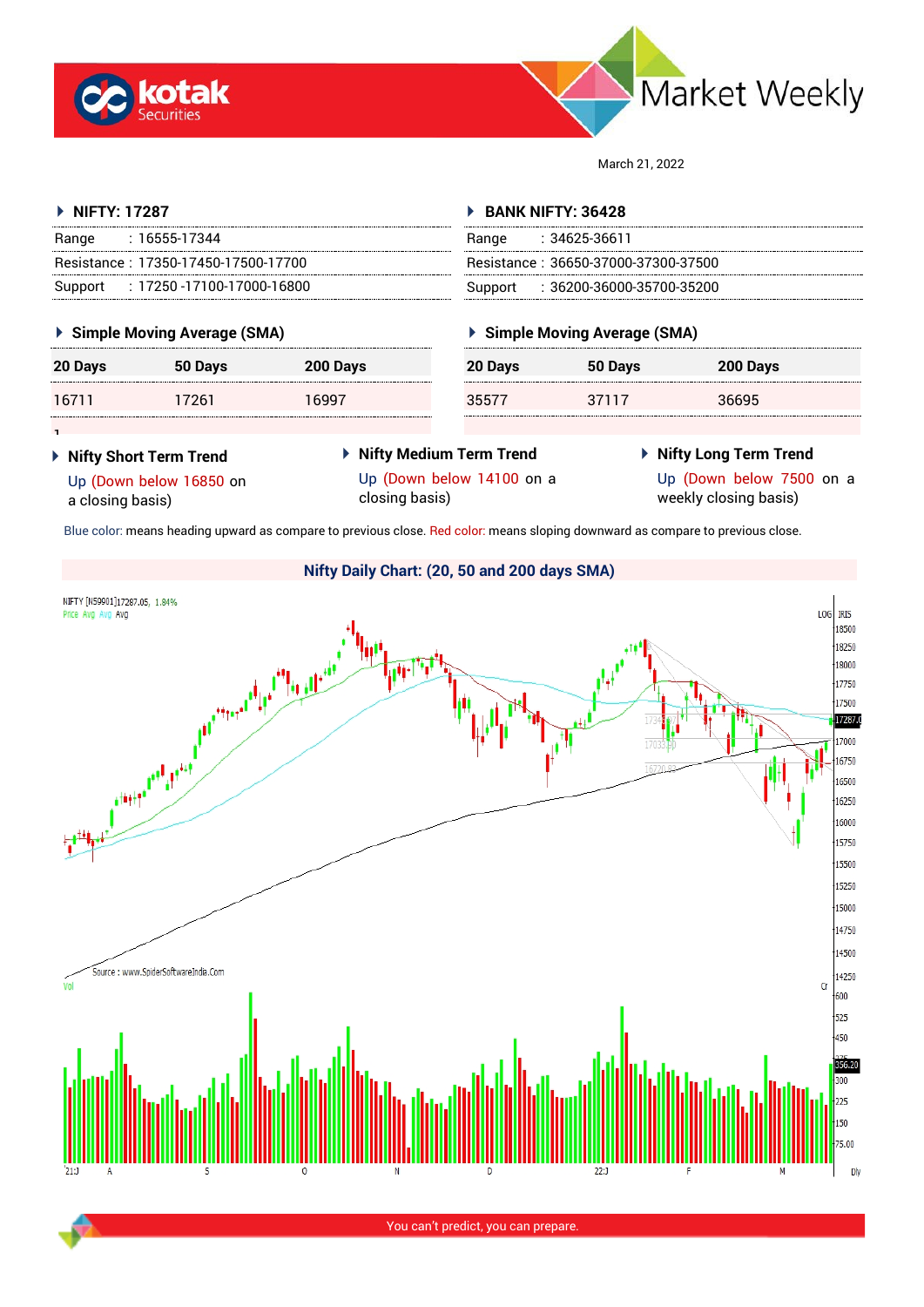#### **Market Analysis**

**Nifty/Sensex Weekly View:** In the last week, the benchmark indices continued positive momentum, as a result the nifty gained over700 points or 3.95 percent while the Sensex was up by 2250 points or 4.15 percent.

On last Monday, the Nifty/ Sensex opened with a positive note and maintains higher bottom formation throughout the week. Among Sectors, Banking and Financial stocks outperformed whereas despite strong market momentum some profit booking was seen in Metal and Energy stocks.

Technically, during the week, the nifty not only successfully cleared 20 and 200 day SMA levels but succeed to close above the same which is broadly positive. From the monthly lowest levels, the nifty/ Sensex rallied over1670/ 5540points. And now, it is trading near 50 day SMA. it also formed long bullish candle on weekly charts that also support short term uptrend.

We are of the view that, the texture of the market is positive and likely to continue in the near future. However, due to temporary overbought situation, strong possibility of intraday correction is not ruled out. For the traders, the support has shifted to 17000/57000 from 16800/56400. as long as the index is holding 17000/57000 level the short term uptrend texture is intact and above which the uptrend wave will continue till 17450/58200 further upsides may also continue which could lift the index up to 17600/58650. On the flip side, 17000/57000 would be the sacrosanct support level for the Nifty/Sensex. Close below the same, the chances of hitting 16900-16800/56700-56400 would turn bright.

For the day, the ideal strategy would be to Buy/Sell on the breakout of the first Hourly trading range and keep a SL below low, if bought Nifty and above high, if sold Nifty.

**Resistance:** 17450-17500 Support: 17250-17200.

### **RATING SCALE (PRIVATE CLIENT GROUP)**

| <b>BUY</b>      | - A condition that indicates a good time to buy a stock. The exact circumstances of the signal will be determined by the indicator that an<br>analyst is using.  |
|-----------------|------------------------------------------------------------------------------------------------------------------------------------------------------------------|
| SELL            | - A condition that indicates a good time to sell a stock. The exact circumstances of the signal will be determined by the indicator that an<br>analyst is using. |
| Stop Loss Order | An instruction to the broker to buy or sell stock when it trades beyond a specified price. They serve to either protect your profits or<br>limit your losses.    |

# **FUNDAMENTAL RESEARCH TEAM (PRIVATE CLIENT GROUP)**

Head of Research **Auto & Auto Ancillary** Transportation, Paints, FMCG Banking & Finance shrikant.chouhan@kotak.com arun.agarwal@kotak.com [agarwal.amit@kotak.com](mailto:agarwal.amit@kotak.com) hemali.dhame@kotak.com +91 22 6218 5408 +91 22 6218 6443 +91 22 6218 6439 +91 22 6218 6433

Metals & Mining, Midcap Pharmaceuticals Research Associate Support Executive jatin.damania@kotak.com [purvi.shah@kotak.com](mailto:purvi.shah@kotak.com) rini.mehta@kotak.com [k.kathirvelu@kotak.com](mailto:k.kathirvelu@kotak.com) +91 22 6218 6440 +91 22 6218 6432 +91 80801 97299 +91 22 6218 6427

**Sumit Pokharna** Pankaj Kumar Oil and Gas, Information Tech Midcap sumit.pokharna@kotak.com pankajr.kumar@kotak.com +91 22 6218 6438 +91 22 6218 6434

**Jatin Damania Purvi Shah Rini Mehta K. Kathirvelu**

**Shrikant Chouhan Arun Agarwal Amit Agarwal, CFA Hemali Dhame**

### **TECHNICAL RESEARCH TEAM (PRIVATE CLIENT GROUP)**

**Shrikant Chouhan Amol Athawale Sayed Haider** [shrikant.chouhan@kotak.com](mailto:shrikant.chouhan@kotak.com) [amol.athawale@kotak.com](mailto:amol.athawale@kotak.com) Research Associate +91 22 6218 5408 +91 20 6620 3350 [sayed.haider@kotak.com](mailto:sayed.haider@kotak.com)

+91 22 62185498

## **DERIVATIVES RESEARCH TEAM (PRIVATE CLIENT GROUP)**

+91 79 6607 2231 +91 22 6218 5497 +91 33 6615 6273

**Sahaj Agrawal Prashanth Lalu Prasenjit Biswas, CMT, CFTe** [sahaj.agrawal@kotak.com](mailto:sahaj.agrawal@kotak.com) [prashanth.lalu@kotak.com](mailto:prashanth.lalu@kotak.com) [prasenjit.biswas@kotak.com](mailto:prasenjit.biswas@kotak.com)